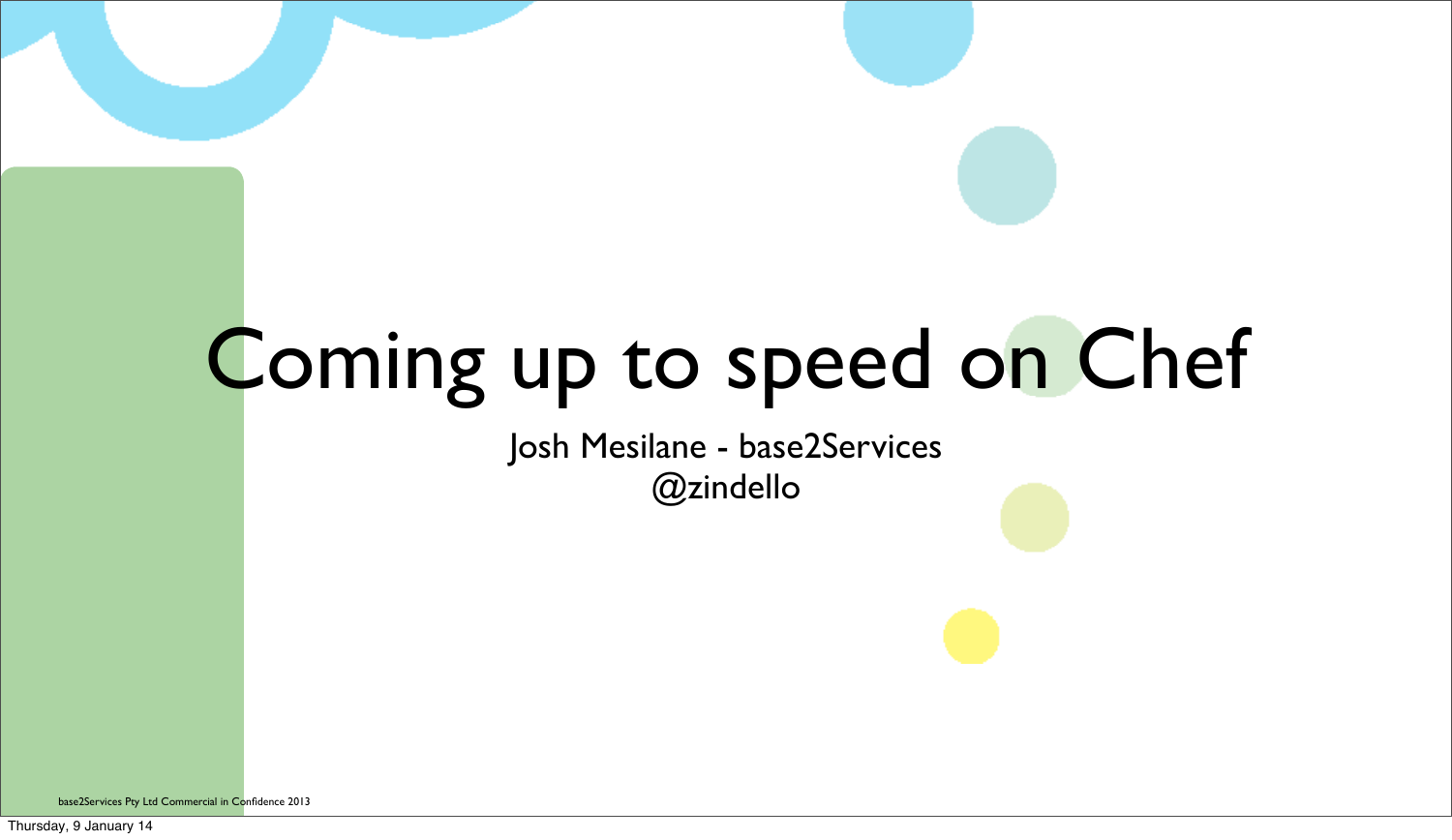# Who am I?

- Sysadmin of 10 years
- Linux Sysadmin Started out as Wintel support
- Like to know how things work
- Never used Chef prior to base2Services
- Believe in the best tool for the job
- NOT! A ruby dev!
- Too many hobbies to count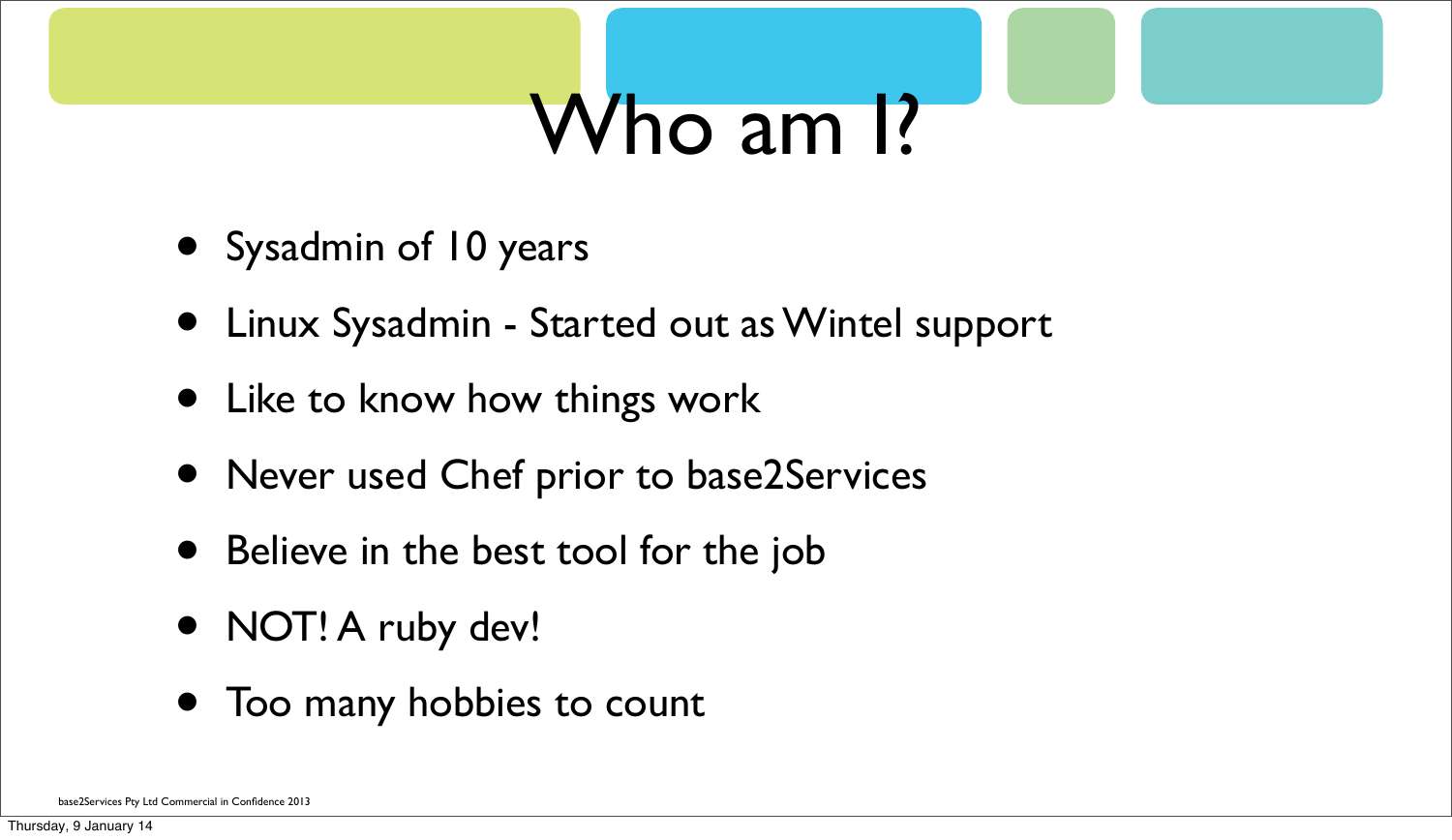### Who are base2Services

- Challenge Accepted!
- Cloud Engineers
- Ongoing Cloud Support
- 24x7 Technical Support Team
- Help Build/Migrate Applications to/in the Cloud
- Maintain a cost-effective infrastructure implementation

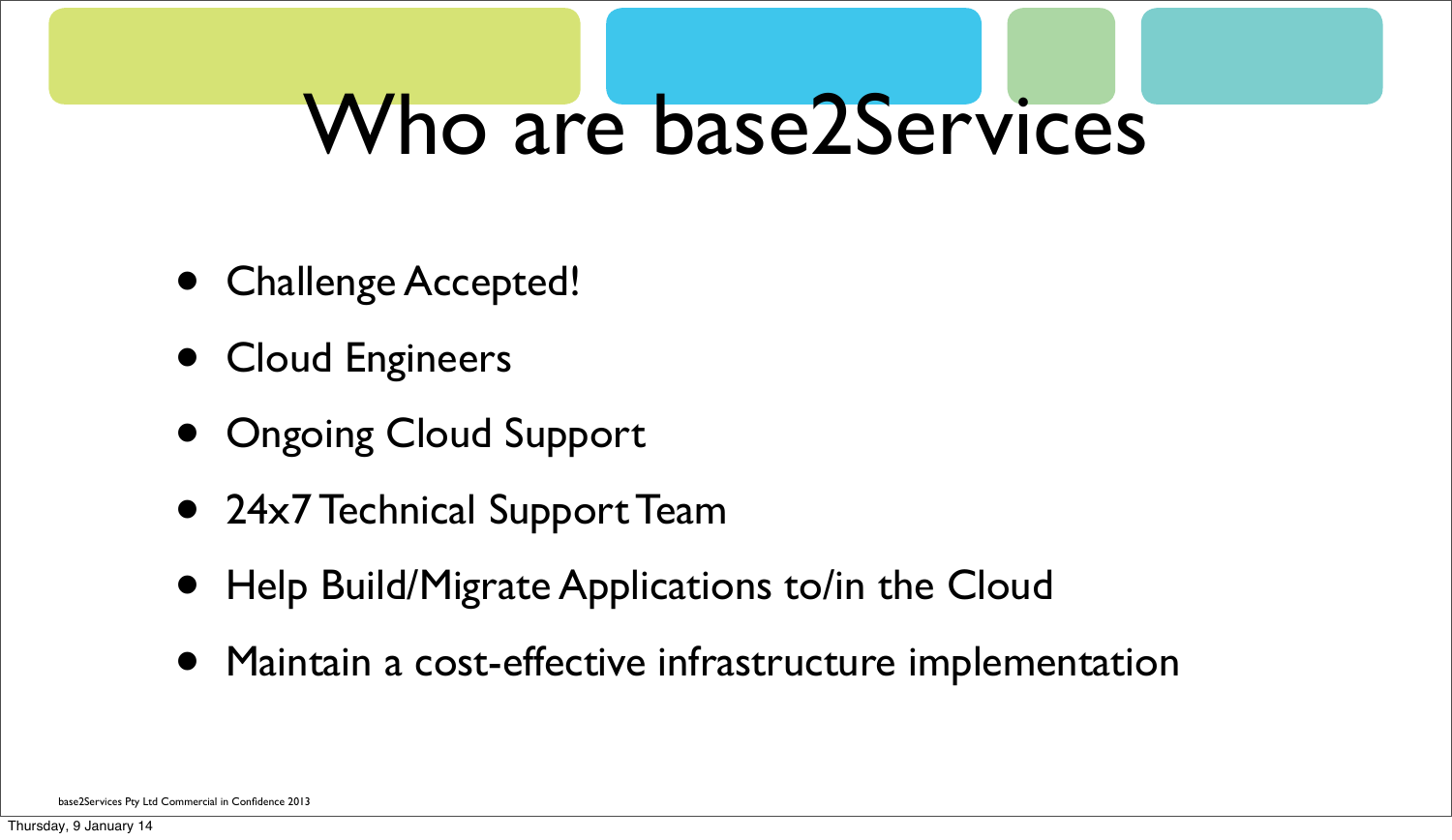### What this talk is/isnt

- Is My personal experience
- Isn't Deep technical dive
- Is High level overview
- Isn't Chef vs Puppet "religious" debate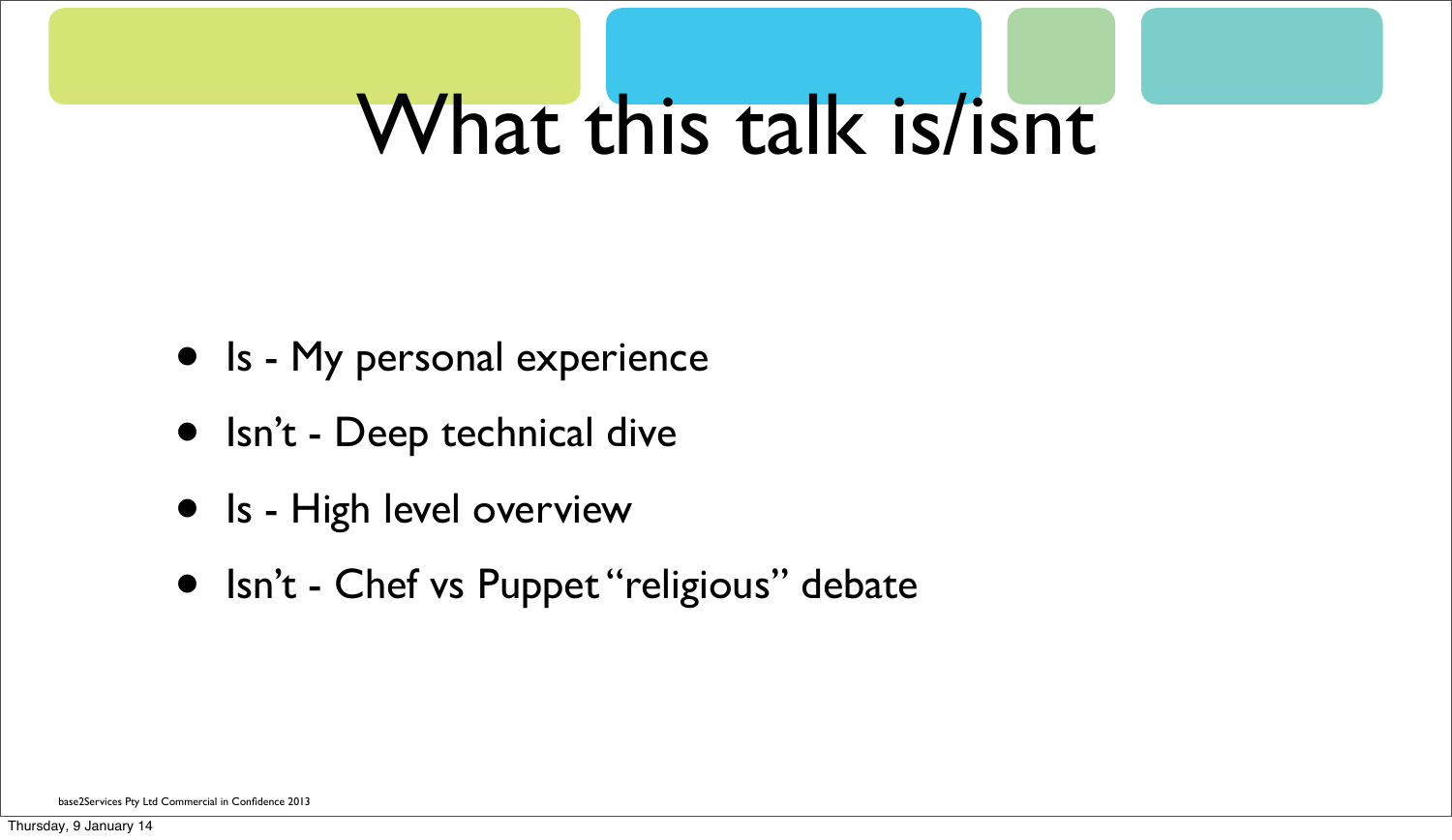# Previously - Puppet

- Big Puppet Community in Melbourne
- Environment based
- Manifests that do "stuff"
- Facter for "facts" (variables)
- Asynchronous processing
- Lots of custom conditions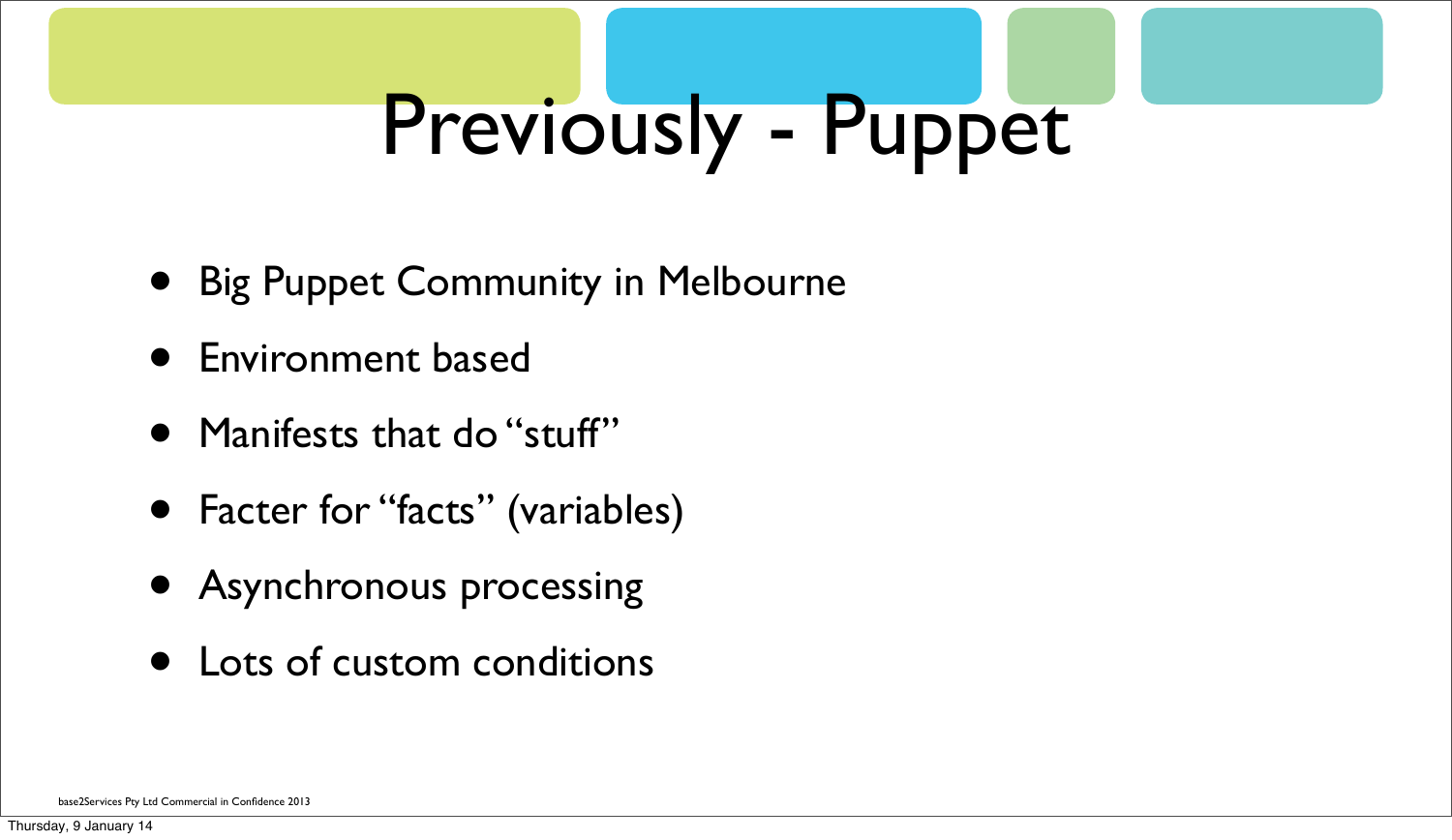# Now - Chef

- Cookbooks/Recipies/Data Bags/Attributes/Files/Templates
- Roles & Environments
- OHai!
- Ruby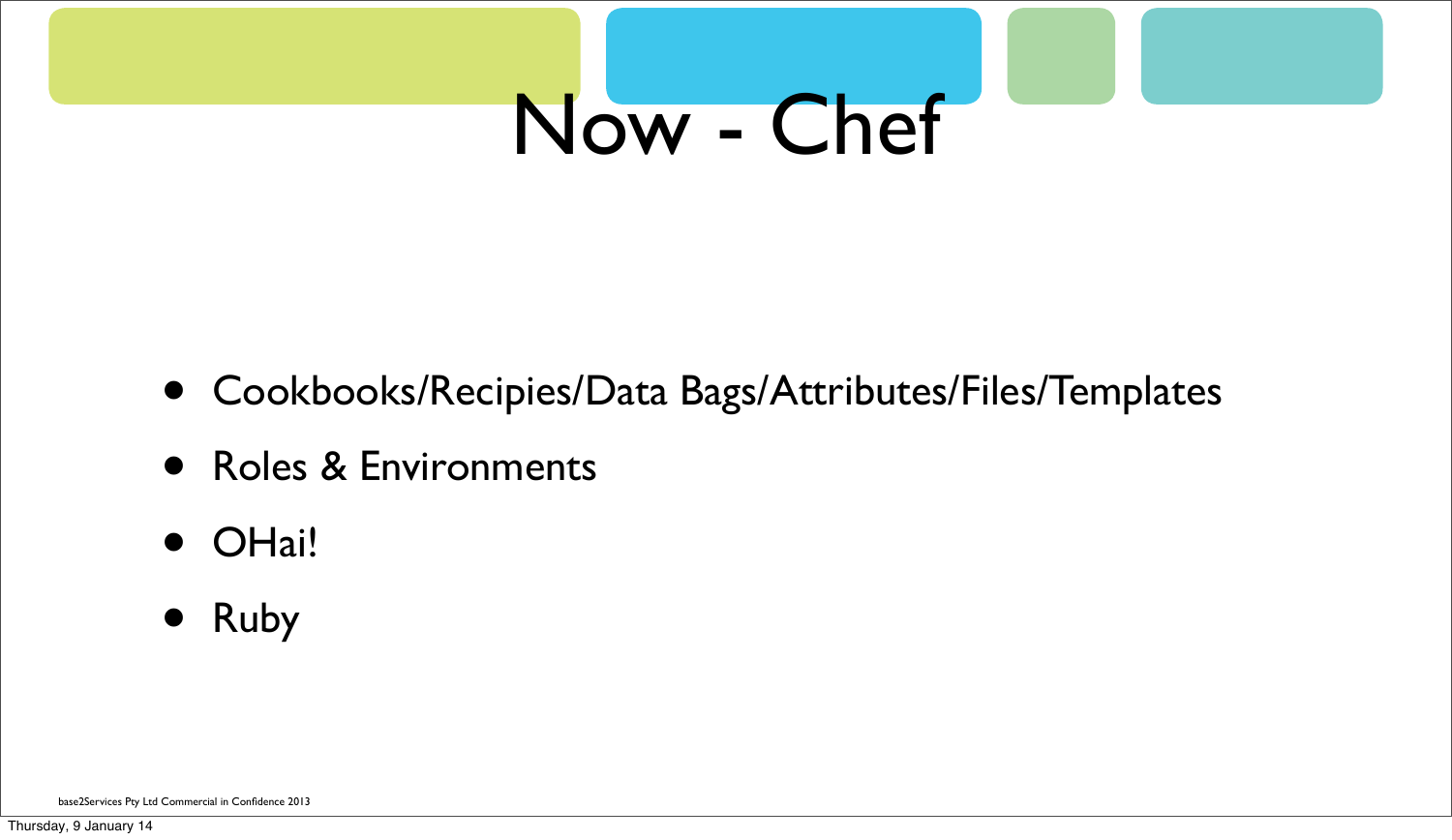- Both build automation tools
- Both have concepts of environments
- Both Ruby Based
- Dependency based
- Puppet is Async, Chef is Sync
- Chef is more ruby-centric
- Puppet has a single entry point
- Chef has multiple entry points
- Chef DSL based
- Puppet Markup-Language

# Differences/similarities

### Similarities Differences

base2Services Pty Ltd Commercial in Confidence 2013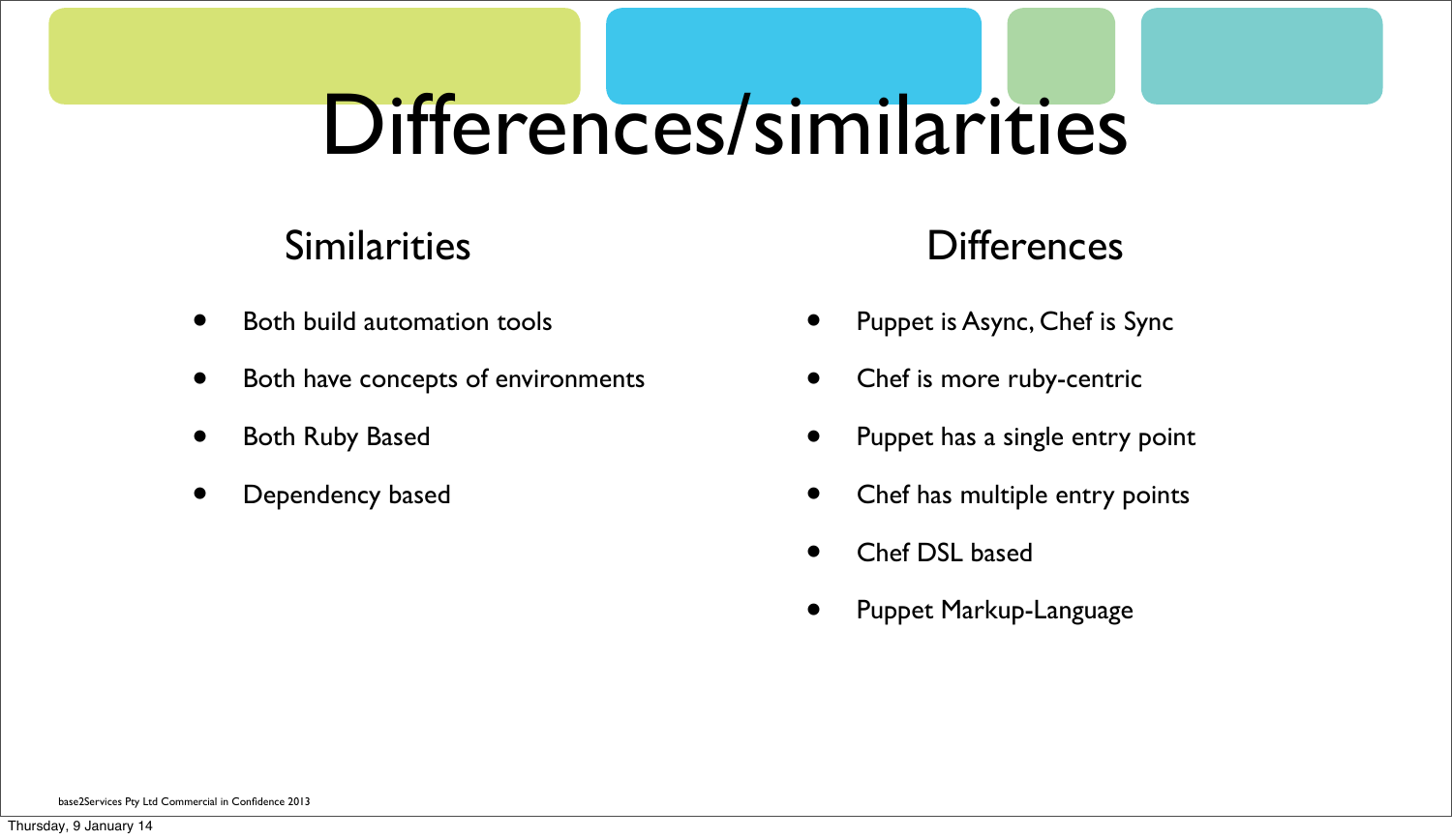### What does this mean

- Cookbooks are a Collection of Recipes
- Recipes Procedural instructions to do "stuff"
- Data Bags contain global environment based variables
- Attributes contain constant variables\*
- Files/Templates Static files or .erb templates
- Roles & Environments
- OHai Under the hood transparent (Similar to Facter)

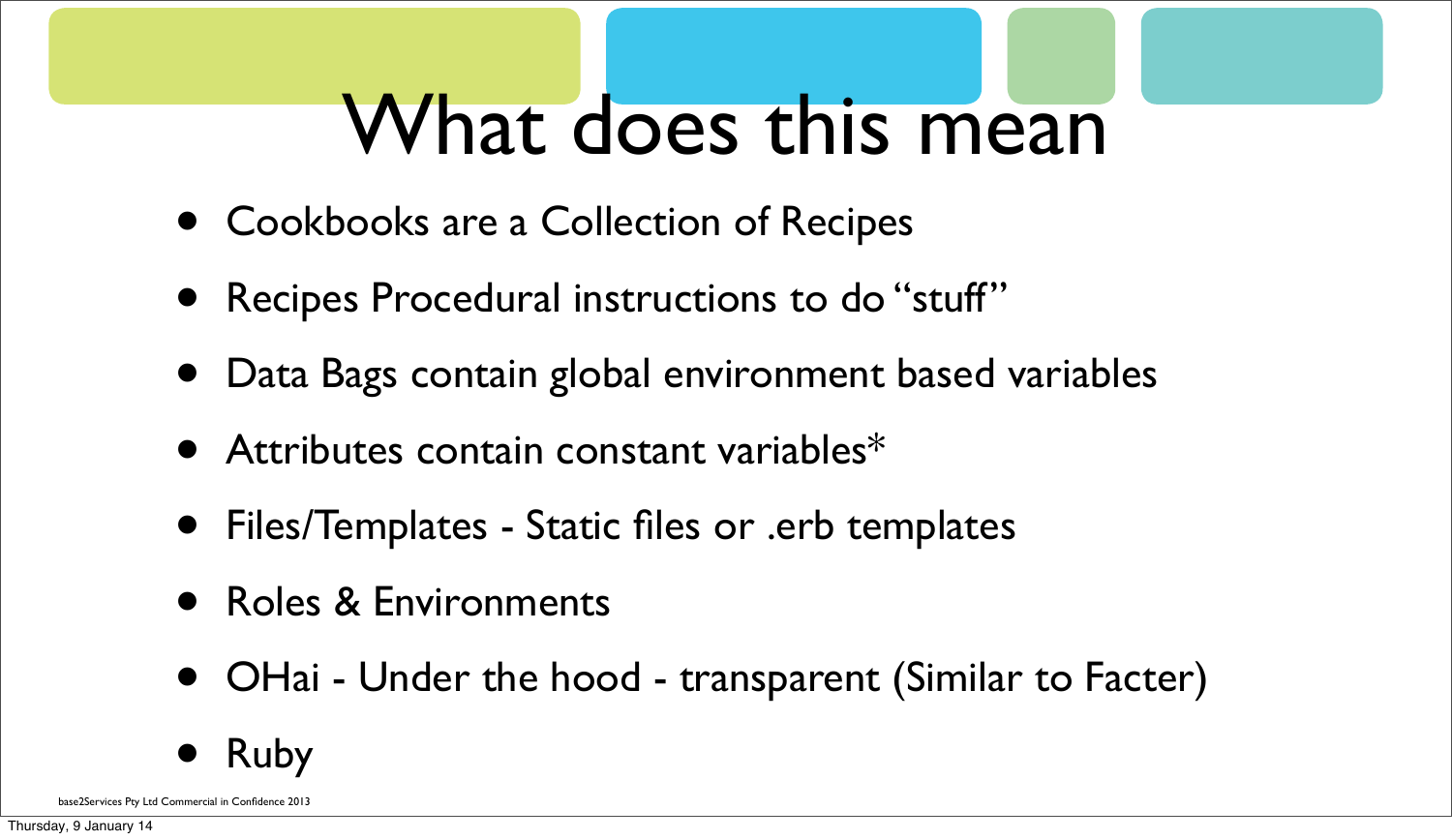# Puppet Gripes

- Puppet Dependency Hell!
- Run order can change Async
- Build-Your-Own manifest/puppetmaster management
- Community Modules don't always do what you want them to
- Documentation isn't always complete
- Easy to get lost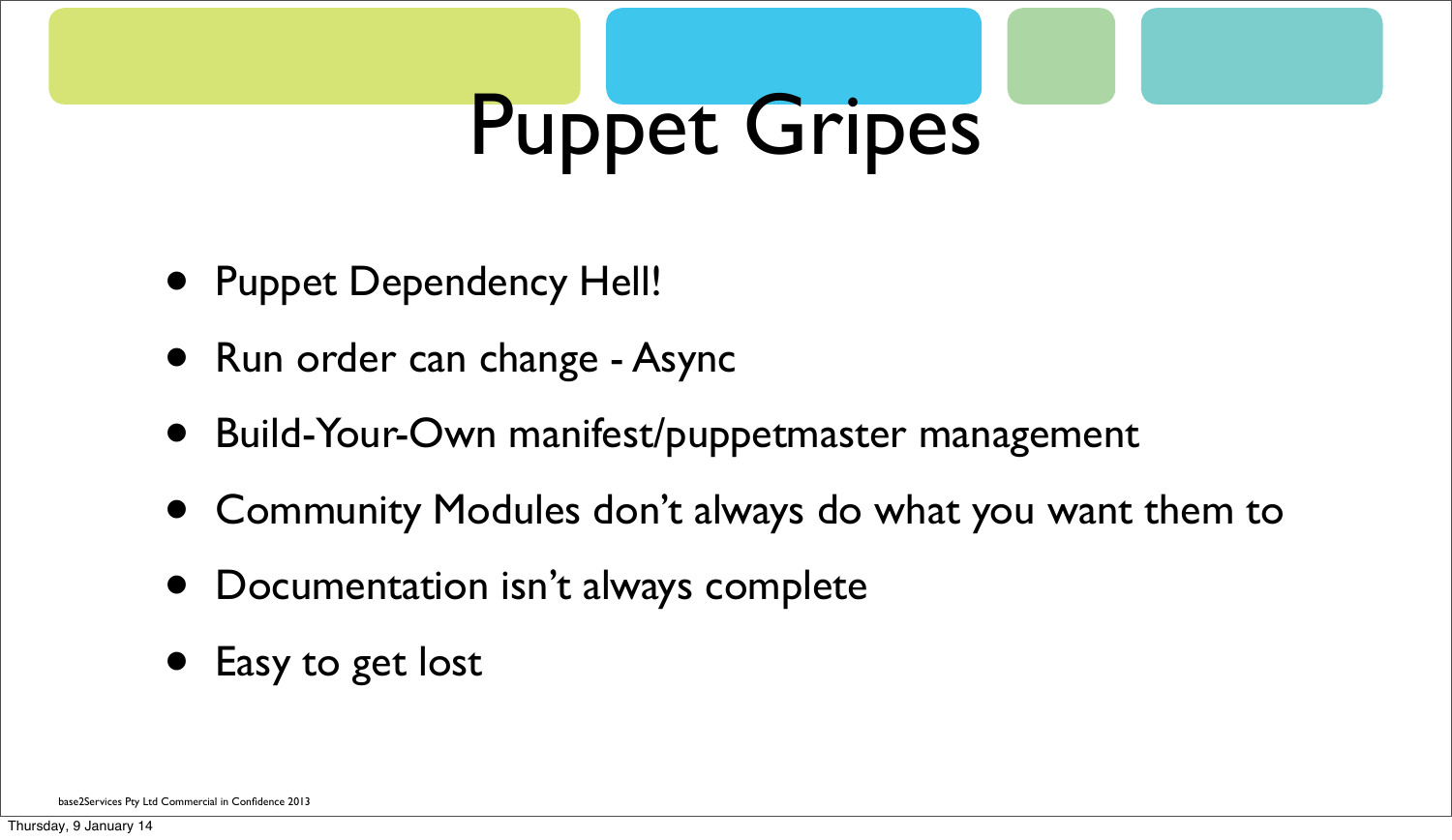# Chef Gripes

- Very strict structure
- Verbose debugging is very, very verbose
- Chef Server UI not so great

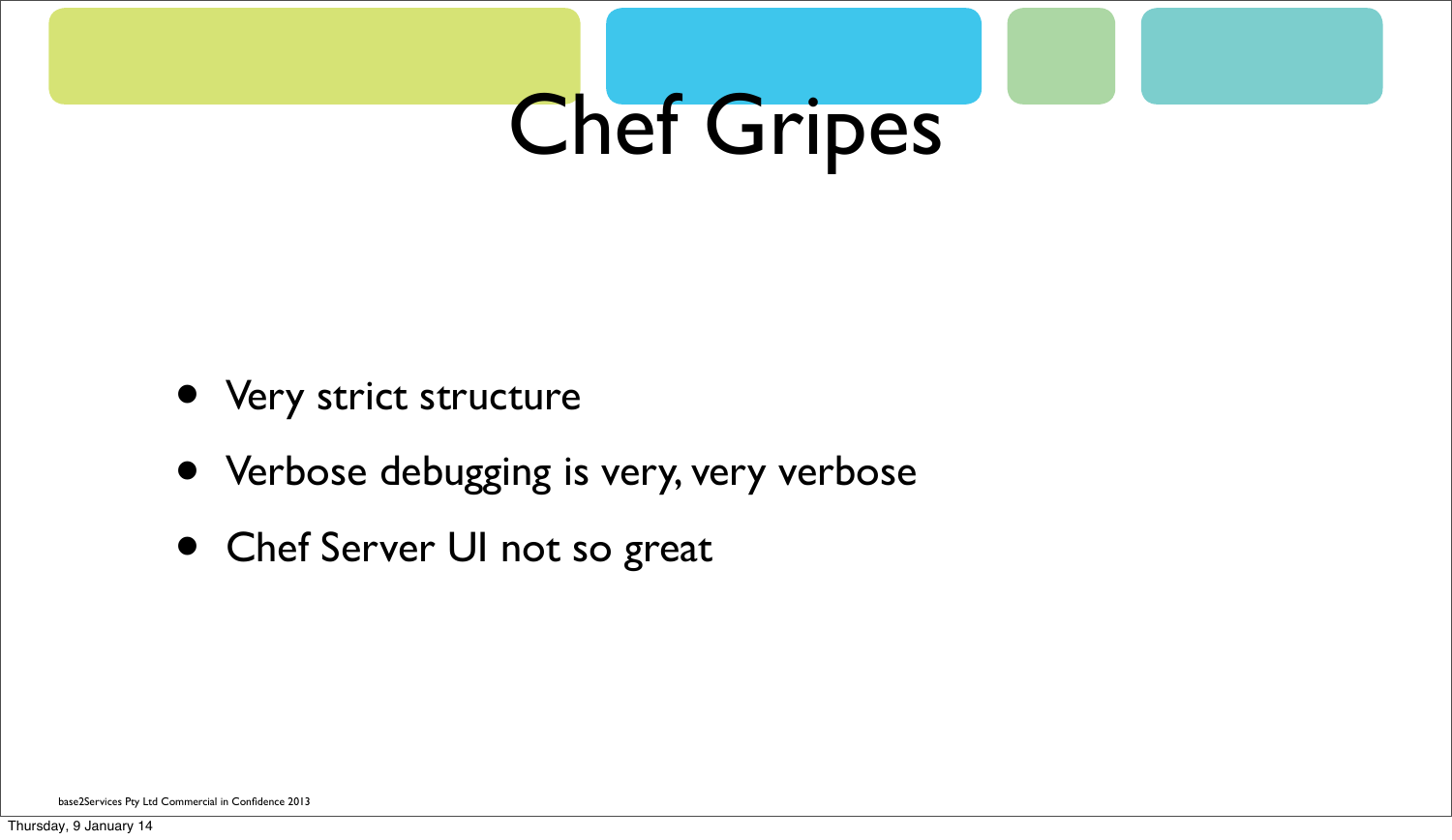- More concise documentation
- Easy to use tools (berkshelf, knife, etc)
- Better community support/cookbooks
- Synchronous
- Confident with the product after just 6 weeks

### What do I prefer and why?

### • Chef

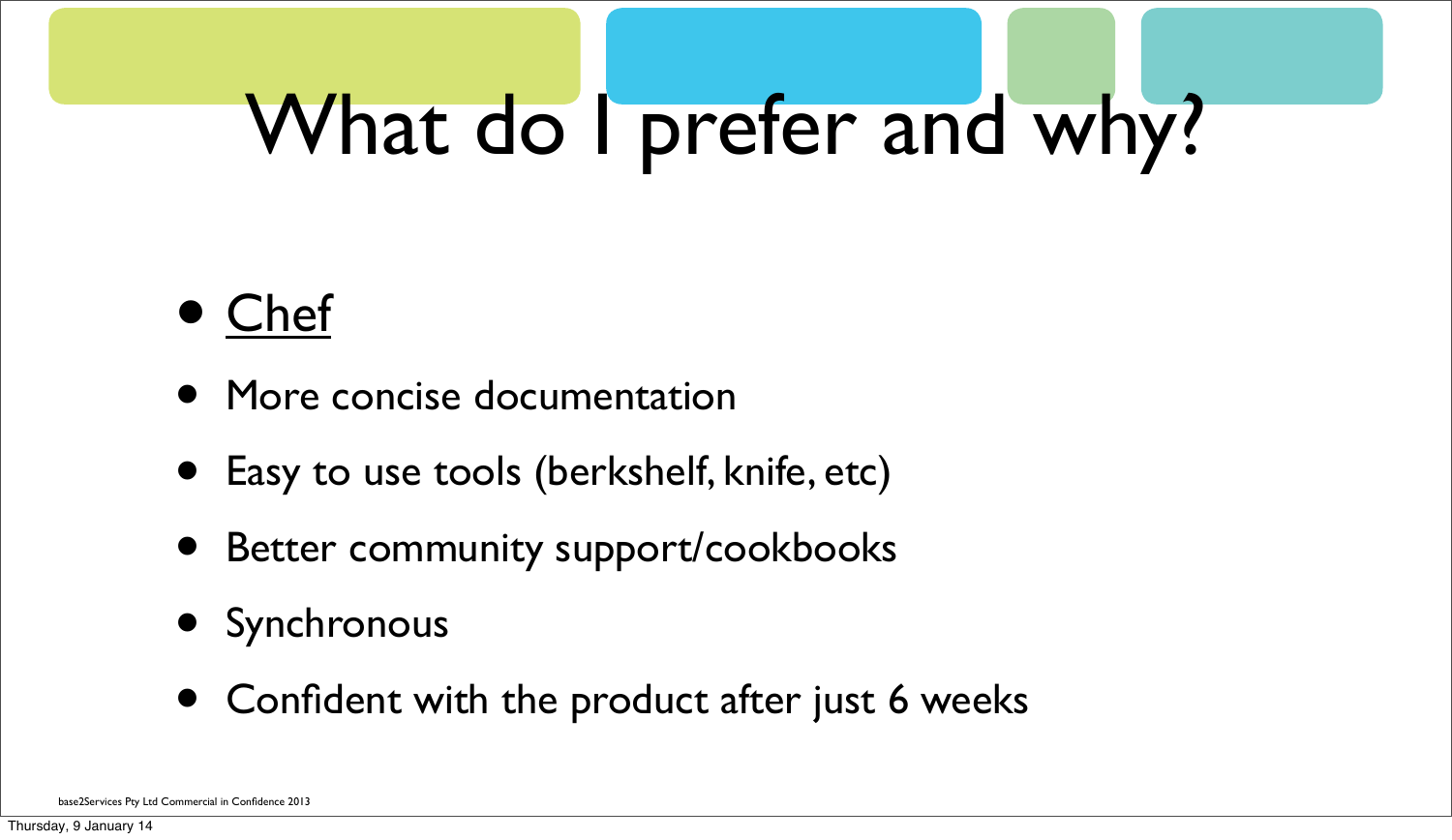- berkshelf
- knife
- data bags
- Chef uses Chef to install Chef!
- Synchronous
- Concepts of both environments and roles

# Things I found cool about Chef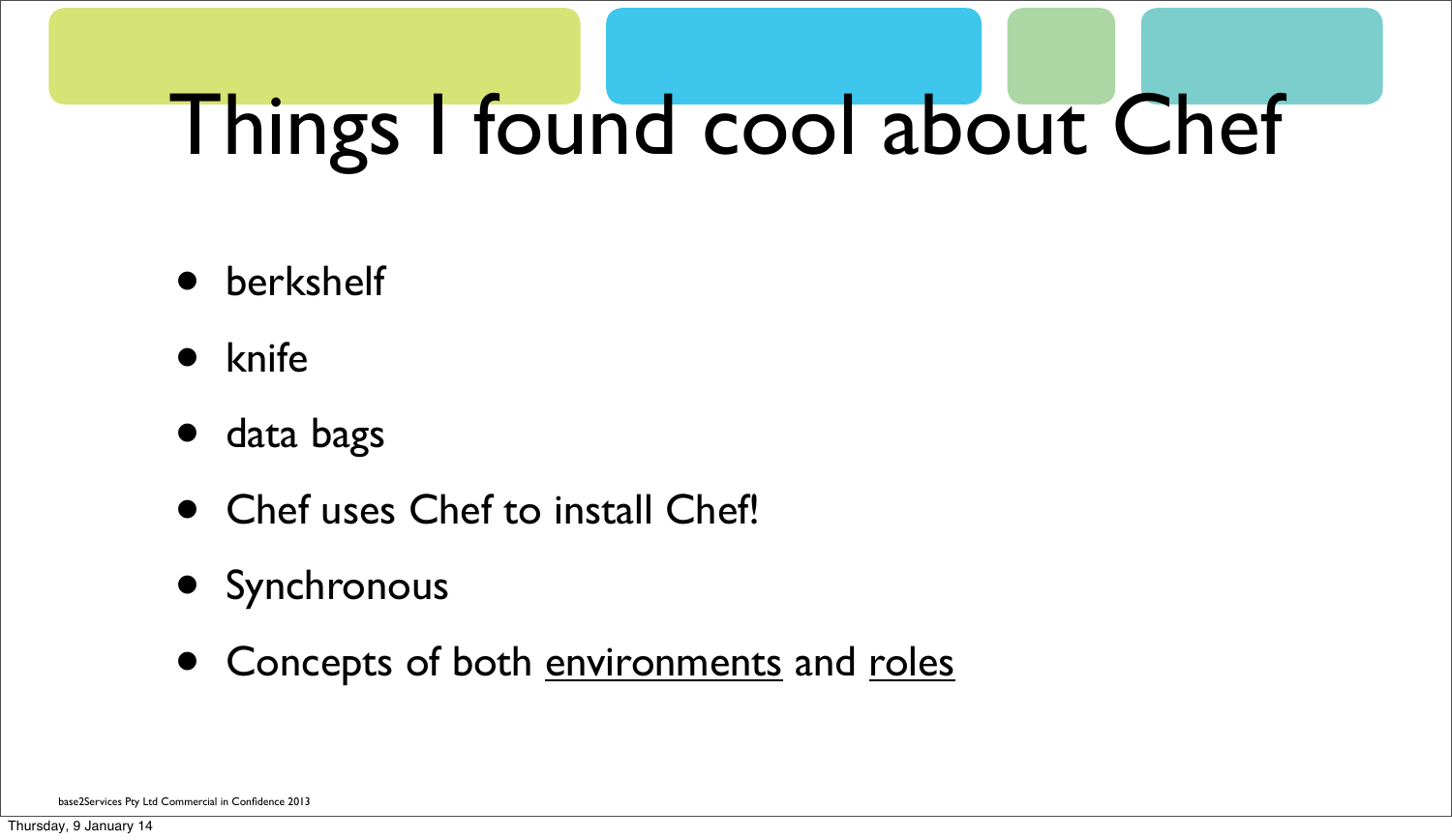# In Summary

- I'll use whatever is required to get the job done
- Both very good, flexible tools with large community backing
- base2Services want you!
- base2Services want to help you!